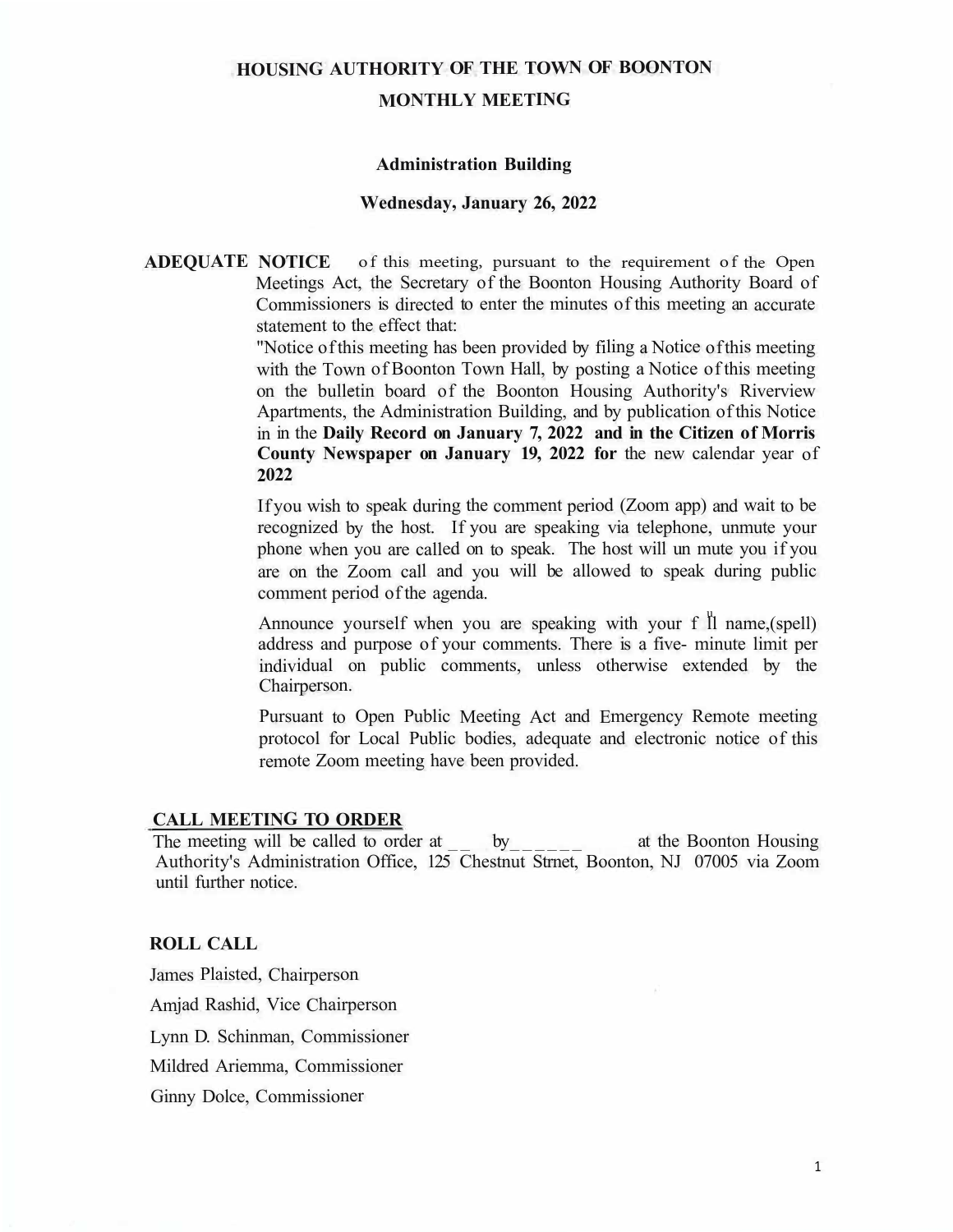Leonardo Moyo.li, Jr. Commissioner VACANT 1/2022

## **OTHERS PRESENT**

#### **APPROVAL OF THE MINUTES**

**MOTION by** the Board of Commissioners of the Housing Authority of the Town of Boonton **to APPROVE the** Board Minutes for **December 23, 2020;** July **28, 2021, December 22, 2021 and Table November 2021** 

**Motion:** 

**Second:** 

**Rollcall:** 

| RECORD OF COMMISSIONERS VOTE ON FINAL PASSAGE |            |  |                   |      |                         |  |            |             |     |  |  |
|-----------------------------------------------|------------|--|-------------------|------|-------------------------|--|------------|-------------|-----|--|--|
| <b>COMMISSIONER</b>                           | <b>AYE</b> |  | <b>NAY   N.V.</b> | A.B. | <b>COMMISSIONER AYE</b> |  | <b>NAY</b> | <b>N.V.</b> | AB. |  |  |
| Plaisted                                      |            |  |                   |      | Dolce                   |  |            |             |     |  |  |
| Rashid                                        |            |  |                   |      | Schinman                |  |            |             |     |  |  |
| Moyoli                                        |            |  |                   |      |                         |  |            |             |     |  |  |
| Ariemma                                       |            |  |                   |      |                         |  |            |             |     |  |  |

## **APPROVAL OF THE MONTHLY VOUCHERS/BILLS**

**MOTION** by the Board of Commissioners to APPROVE the vouchers and bills for BHA Management and the Section 8 Housing Choice Voucher programs for the month(s) **November and December 2021** 

**Motion** 

**Seconded** 

**Roll Call:** 

| RECORD OF COMMISSIONERS VOTE ON FINAL PASSAGE |            |            |      |             |                          |  |  |      |      |  |  |
|-----------------------------------------------|------------|------------|------|-------------|--------------------------|--|--|------|------|--|--|
| <b>COMMISSIONER</b>                           | <b>AYE</b> | <b>NAY</b> | N.V. | <b>A.B.</b> | COMMISSIONER   AYE   NAY |  |  | N.V. | A.B. |  |  |
| Plaisted                                      |            |            |      |             | Dolce                    |  |  |      |      |  |  |
| Rashid                                        |            |            |      |             | Schinman                 |  |  |      |      |  |  |
| Moyoli                                        |            |            |      |             |                          |  |  |      |      |  |  |
| Ariemma                                       |            |            |      |             |                          |  |  |      |      |  |  |

# **REPORT OF EXECUTIVE DIRECTOR/ADMINISTRATOR**

- •Sunbelt Update on SVC conversion
- Property Registration with DCA status
- Brainstom1 Housing opportunity site visit with Mayor Cochran and guest 1/21/2022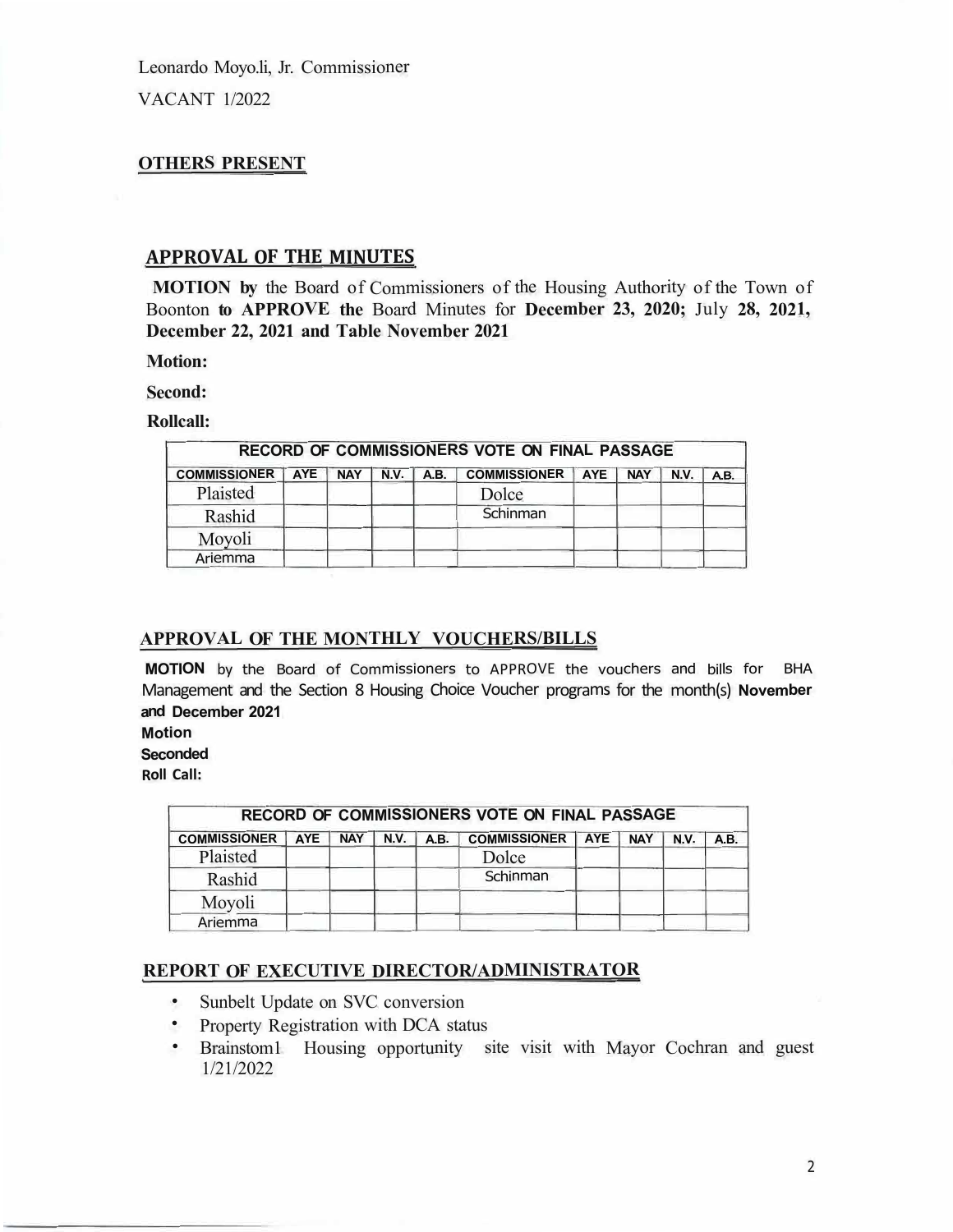• First Draft of Declaration of Covenents and Restrictions with US Department of HUD regarding the Streamline Conversion Agreement

## **CORRESPONDENCE**

## **OLD BUSINESS**

• Sink hole issue still pending solution between Town of Boonton and Morris County - Mayor had opportunity to observe the problem and is now aware of the urgency of this problem

#### **NEW BUSINESS**

• Tom McNamara, Recovery Manager with Volw1teer Partner to NJ Recovery DPM American Red Cross regarding partnership opportunities  $\overline{\phantom{a}}$ 

## **RESOLUTIONS**

#### **Resolution# 2142 AUTHORIZE, REVIEW AND CONSIDER THE FIRST DRAFT OF THE AHOM, INC. TENANT LEASE AGREEMENT**

| RECORD OF COMMISSIONERS VOTE ON FINAL PASSAGE |  |  |  |  |                                              |  |  |      |     |  |  |
|-----------------------------------------------|--|--|--|--|----------------------------------------------|--|--|------|-----|--|--|
| COMMISSIONER AYE                              |  |  |  |  | NAY   N.V.   A.B.   COMMISSIONER   AYE   NAY |  |  | N.V. | AB. |  |  |
| Plaisted                                      |  |  |  |  |                                              |  |  |      |     |  |  |
| Rashid                                        |  |  |  |  | <b>Schinman</b>                              |  |  |      |     |  |  |
| Dolce                                         |  |  |  |  | Movoli                                       |  |  |      |     |  |  |
| .nemma                                        |  |  |  |  |                                              |  |  |      |     |  |  |

## **RESOLUTION #2143 AUTHORIZE AND APPROVE RETO ACTIVE CHANGE ORDERS FOR REPAIRS MADE ON 2 AND 4 ™ FLOOR TO SEBASTIAN**

| RECORD OF COMMISSIONERS VOTE ON FINAL PASSAGE |  |  |  |  |                                                          |  |  |  |     |  |  |
|-----------------------------------------------|--|--|--|--|----------------------------------------------------------|--|--|--|-----|--|--|
|                                               |  |  |  |  | COMMISSIONER AYE NAY N.V. A.B. COMMISSIONER AYE NAY N.V. |  |  |  | AB. |  |  |
| Plaisted                                      |  |  |  |  |                                                          |  |  |  |     |  |  |
| Rashid                                        |  |  |  |  | Schinman                                                 |  |  |  |     |  |  |
| Dolce                                         |  |  |  |  | Moyoli                                                   |  |  |  |     |  |  |
| Ariemma                                       |  |  |  |  |                                                          |  |  |  |     |  |  |